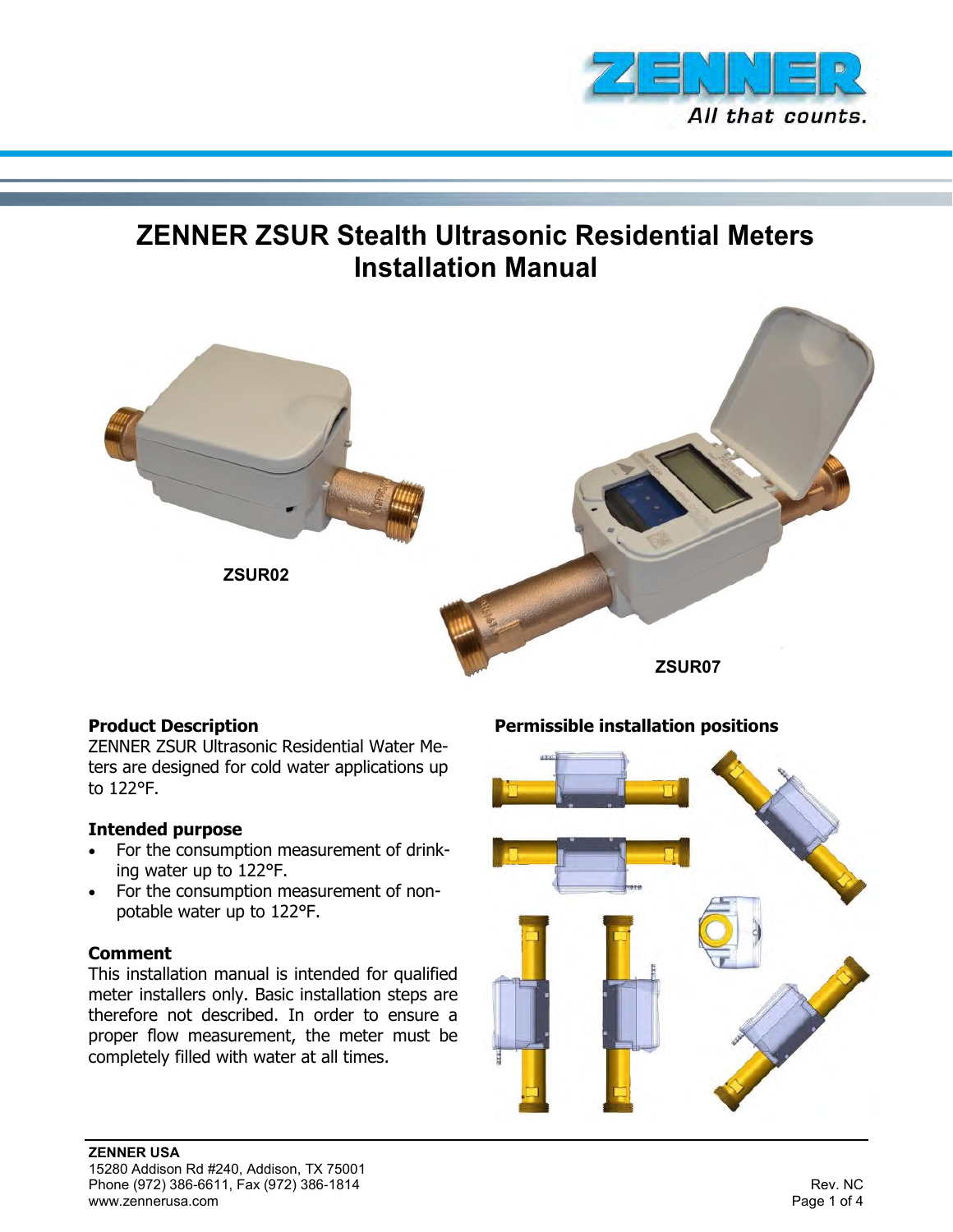

#### **Activating the Meter**

Upon delivery, the display of the meter will arrive in "sleep mode". To activate the meter, simply fill the meter with water for ten seconds. This will move the meter into active reading mode. During the installation, all air must be ventilated from the meter and the meter must be completely filled with water in order for activation to be achieved.

Once the meter has been activated, an automatic display check takes place (segment test). The segment test is represented by three flashes of all segments on the display indicator and is repeated every 60 seconds during operation.

#### **Readout options of the ZSUR meter via the NFC (Near Field Communication) Interface Cable**

The following data can be directly read from the measuring instrument via the NFC interface, e.g. with NFC-capable smartphone:

- Meter ID (serial number)
- Current consumption value or total volume in the case of an overrun
- Up to 15 previous month's values
- Software version
- Alarms or error messages

The meter can be retrofitted with NDC modules, or ordered with a factory-fitted module.

## **Meter Installation**

- To achieve optimal measurement results, (3) times the pipe diameter should be allowed on the inlet and (2) times the pipe diameter should be allowed on the outlet side of the meter. However, ZSUR Ultrasonic Residential Meters are designed to be installed without straight sections in front and after the meter and still meet AWWA accuracy standards.
- Clean and flush the service line thoroughly on the inlet side of the meter before installing.
- The pipe cross section should not be reduced directly in front of and behind the meter.
- Valves or other flow regulators should be installed, where possible, behind the meter.
- The meter should be installed, where possible, at the deepest point of the pipe installation insuring air is not entrapped within the meter and the meter body is always completely water filled.
- During installation, ensure the flow arrow indicator on the meter housing is pointed toward the customer's side of the service line. Install using new gaskets.
- To insure unrestricted flow of water through the meter, use the proper size and type of gaskets. Connections should only be sufficiently tight to seal; do not over-tighten. Flange gaskets must not extend into the pipe.
- If necessary, the meter should be protected by a strainer. This will keep foreign matter, such as stones or debris, from entering the meter and potentially cause damage.
- The meter is designed for use in a frostproof location with ambient temperature not to exceed +130°F and with water temperatures not to exceed +122°F .
- To prevent damage during the installation process, ensure that the meter is slowly filled with water.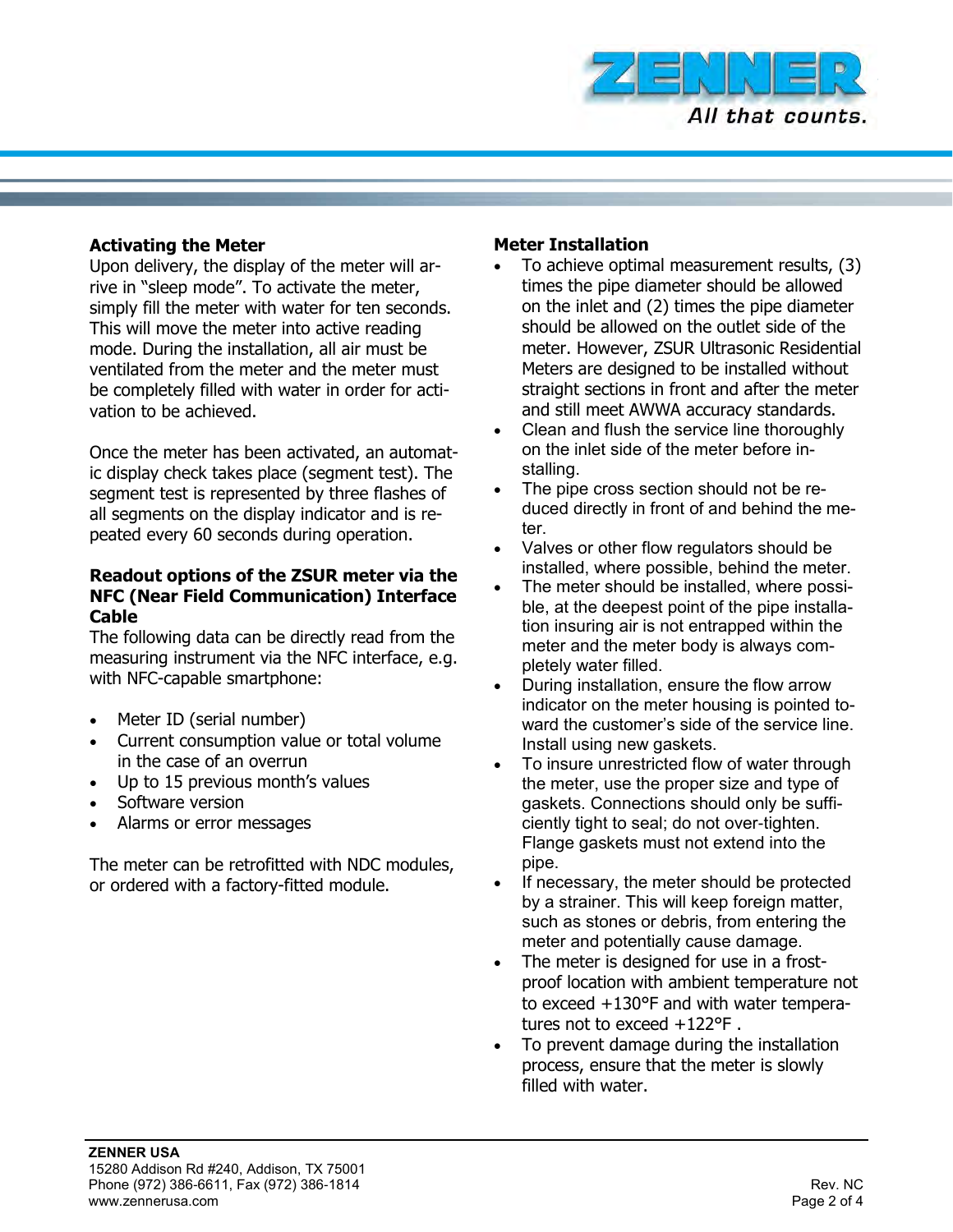

## **Display description**



## Segment test display

Consumption value

Flow direction display in forward flow direction

Flow direction display in return flow direction

8888

4-digit flowrate display in Gpm, Cfpm or m<sup>3</sup>



Alarm or error messages (are saved in the data logger and can be read out via the NFC interface)

External power supply: Symbol is activated once a communication module is connected via the NFC interface



Battery capacity display: Symbol is activated aprox. 180 days prior to fully discharged battery. The battery capacity is 12 to a maximum of 15 years (depending on the ambient conditions as well as use and configuration of a connected NDC module)



Data transfer display: Symbol is only activated for the connected NDC module

## **Consumption value Cubic Feet**

- $\bullet$  5/8", 3/4" and 1", 9-digit display with 3 digits after the decimal place.
- 1-1/2", 9-digit display with 2 digits after the decimal place.
- Unit of consumption display: CF

## **Consumption value Cubic Meters**

- 5/8", 3/4" and 1", 9-digit display with 4 digits after the decimal place.
- 1-1/2", 9-digit display with 3 digits after the decimal place.
- Unit of consumption display:  $m<sup>3</sup>$

## **Consumption value US Gallons**

- 5/8", 3/4" and 1", 9-digit display with 2 digits after the decimal place.
- 1-1/2", 9-digit display with 1 digits after the decimal place.
- Unit of consumption display: Gal

## **Overrun event**

In the event of an overrun, all leading zeros are displayed in the consumption display (display 00000.0000, 000000.000, 0000000.00 or 00000000.0). The actual consumption is fully recorded in the internal memory and can be retrieved via the NFC interface.

## **Caution**

In the case of exceeding the max. overload flowrate (Q4m), the flowrate display is deactivated to protect the measuring instrument (set to zero). While the flowrate is exceeded, the consumption progress is not registered. The exceeded overload is stored a an "Alarm or error message" in the data logger with details of the date and length of exceedance.